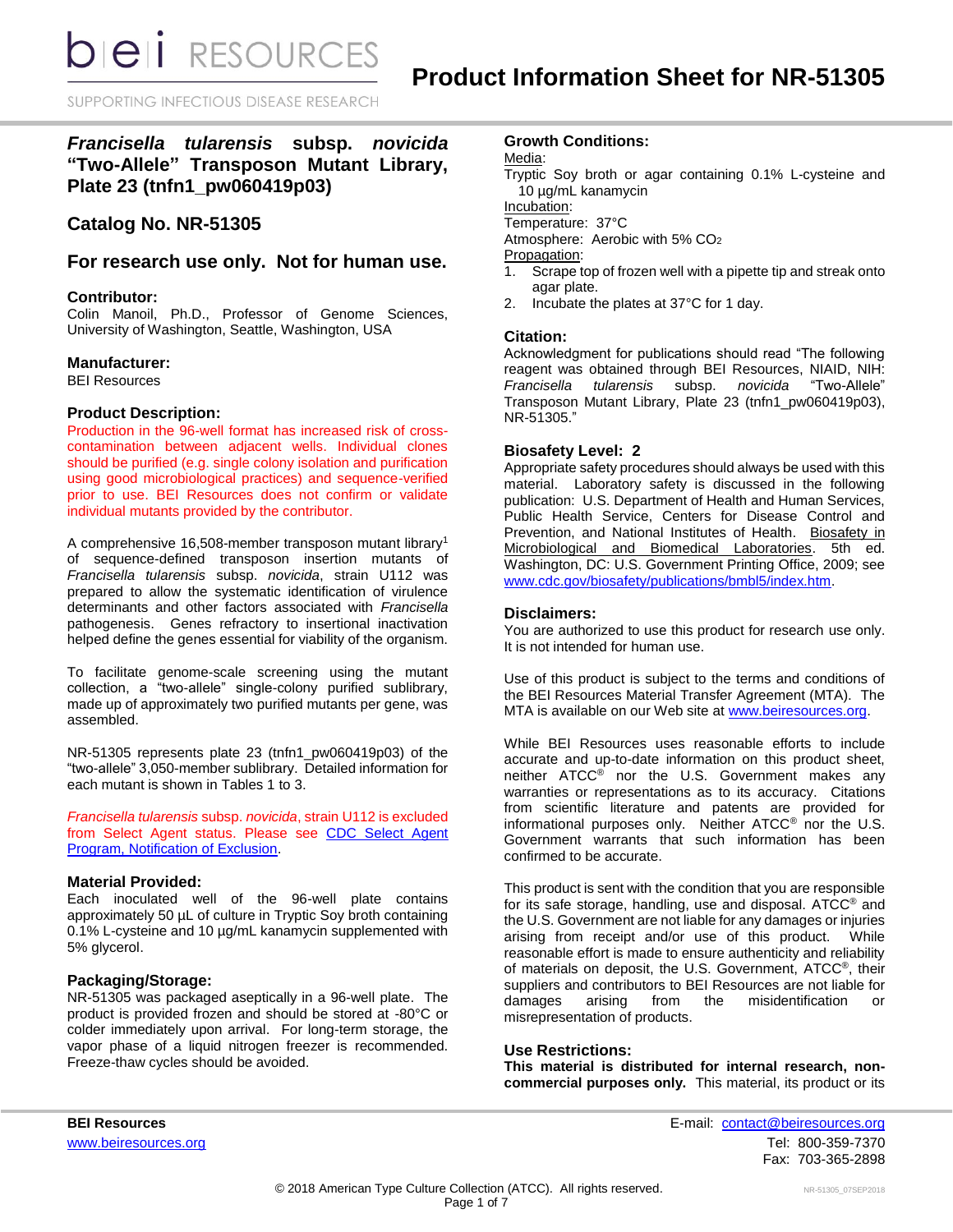SUPPORTING INFECTIOUS DISEASE RESEARCH

derivatives may not be distributed to third parties. Except as performed under a U.S. Government contract, individuals contemplating commercial use of the material, its products or its derivatives must contact the contributor to determine if a license is required. U.S. Government contractors may need a license before first commercial sale.

#### **References:**

1. Gallagher, L. A., et al. "A Comprehensive Transposon Mutant Library of *Francisella novicida*, A Bioweapon Surrogate." Proc. Natl. Acad. Sci. USA 104 (2007): 1009-1014. PubMed: 17215359.

ATCC<sup>®</sup> is a trademark of the American Type Culture Collection.

|  |  |  | Table 1: Plate 23 (tnfn1_pw060419p03) - Transposon Type and Mutated Gene <sup>1</sup> |  |  |  |
|--|--|--|---------------------------------------------------------------------------------------|--|--|--|
|  |  |  |                                                                                       |  |  |  |

| Well<br><b>Position</b> | <b>Strain Name</b>    | Transposon<br><b>Type</b> | Gene                        | <b>Description</b>                                                | <b>Function Class</b>                                                                  |
|-------------------------|-----------------------|---------------------------|-----------------------------|-------------------------------------------------------------------|----------------------------------------------------------------------------------------|
| A01                     | tnfn1 pw060419p03q101 | T <sub>20</sub>           |                             | Transcriptional regulator, LysR family                            | Signal transduction and regulation                                                     |
| A02                     | tnfn1_pw060419p03q109 | T20                       | trpA                        | Tryptophan synthase alpha chain                                   | Amino acid metabolism - biosynthesis                                                   |
| A03                     | tnfn1 pw060419p03q117 | T <sub>20</sub>           | pilC                        | Type IV pili polytopic inner membrane protein                     | Motility, attachment and secretion structure                                           |
| A04                     | tnfn1_pw060419p03q125 | $<$ KAN-2>                | $\sim$                      | Pseudogene: hypothetical protein                                  | Pseudogene                                                                             |
| A05                     | tnfn1_pw060419p03q133 | T <sub>18</sub>           | ä,                          | Glutamine amidotransferase, SNO family                            | Cofactors, prosthetic groups, electron carriers<br>metabolism                          |
| A06                     | tnfn1 pw060419p03q141 | T <sub>18</sub>           | fimT                        | Type IV pili, pilus assembly protein                              | Motility, attachment and secretion structure                                           |
| A07                     | tnfn1_pw060419p03q149 | T <sub>20</sub>           | $\mathbf{r}$                | Conserved protein of unknown function                             | Unknown function - conserved                                                           |
| A08                     | tnfn1 pw060419p03q157 | T20                       | $\blacksquare$              | Solute:sodium symporter                                           | Transport                                                                              |
| A09                     | tnfn1_pw060419p03q165 | T20                       | $\blacksquare$              | Transcriptional regulator, LysR family                            | Signal transduction and regulation                                                     |
| A10                     | tnfn1_pw060419p03q173 | $<$ KAN-2>                | $\omega$                    | Conserved protein of unknown function                             | Cell wall / LPS / capsule                                                              |
| A11                     | tnfn1_pw060419p03q181 | T18                       | $\overline{a}$              | L-lactate dehydrogenase                                           | Other metabolism - degradation, utilization,<br>assimilation                           |
| A12                     | tnfn1_pw060419p03q189 | T20                       | $\omega$                    | Two-component response regulator                                  | Signal transduction and regulation                                                     |
| <b>B01</b>              | tnfn1_pw060419p03q102 | T20                       | rnr                         | Ribonuclease R                                                    | Transcription                                                                          |
| <b>B02</b>              | tnfn1 pw060419p03q110 | T20                       | $\blacksquare$              | Conserved protein of unknown function                             | Unknown function - conserved                                                           |
| <b>B03</b>              | tnfn1_pw060419p03q118 | T20                       | $\sim$                      | Hypothetical protein                                              | Hypothetical - novel                                                                   |
| <b>B04</b>              | tnfn1_pw060419p03q126 | $<$ KAN-2>                | nadE                        | NAD synthase                                                      | Cofactors, prosthetic groups, electron carriers<br>metabolism                          |
| <b>B05</b>              | tnfn1 pw060419p03q134 | T18                       | $\blacksquare$              | Hypothetical membrane protein                                     | Hypothetical - novel                                                                   |
| <b>B06</b>              | tnfn1 pw060419p03q142 | T <sub>18</sub>           | $\sim$                      | Hypothetical membrane protein                                     | Hypothetical - novel                                                                   |
| <b>B07</b>              | tnfn1_pw060419p03q150 | T <sub>20</sub>           | ä,                          | Membrane protein of unknown function                              | Unknown function - novel                                                               |
| <b>B08</b>              | tnfn1_pw060419p03q158 | T20                       | $\sim$                      | Transcriptional regulator, LysR family                            | Signal transduction and regulation                                                     |
| <b>B09</b>              | tnfn1_pw060419p03q166 | T20                       | wbtA                        | dTDP-glucose 4,6-dehydratase                                      | Cell wall / LPS / capsule                                                              |
|                         |                       |                           |                             |                                                                   | Other metabolism - degradation, utilization,                                           |
| <b>B10</b>              | tnfn1 pw060419p03q174 | $<$ KAN-2>                | $\overline{a}$              | Aspartate aminotransferase                                        | assimilation                                                                           |
| <b>B11</b>              | tnfn1_pw060419p03q182 | T <sub>18</sub>           | $\sim$                      | Hypothetical protein                                              | Hypothetical - novel                                                                   |
| <b>B12</b>              | tnfn1 pw060419p03q190 | T20                       | ä,                          | Conserved protein of unknown function                             | Unknown function - conserved                                                           |
| C <sub>01</sub>         | tnfn1_pw060419p03q103 | T20                       | $\blacksquare$              | Membrane fusion protein                                           | Transport                                                                              |
| CO <sub>2</sub>         | tnfn1 pw060419p03q111 | T <sub>20</sub>           | toIC                        | Outer membrane efflux protein, tolC precursor                     | Transport                                                                              |
| C <sub>03</sub>         | tnfn1_pw060419p03q119 | T20                       | $\mathbf{r}$                | Conserved protein of unknown function                             | Unknown function - conserved                                                           |
| CO <sub>4</sub>         | tnfn1_pw060419p03q127 | $<$ KAN-2>                | $\sim$                      | Protein of unknown function                                       | Unknown function - novel                                                               |
| CO <sub>5</sub>         | tnfn1_pw060419p03q135 | T <sub>18</sub>           | $\blacksquare$              | Hypothetical protein                                              | Hypothetical - novel                                                                   |
| C <sub>06</sub>         | tnfn1_pw060419p03q143 | T <sub>18</sub>           |                             |                                                                   |                                                                                        |
| CO7                     | tnfn1_pw060419p03q151 | T <sub>20</sub>           | $\overline{a}$              | ABC-type anion transport system, duplicated<br>permease component | Transport                                                                              |
| C <sub>08</sub>         | tnfn1_pw060419p03q159 | T20                       | $\overline{\phantom{a}}$    | Hydroxy/aromatic amino acid permease (HAAAP)<br>family protein    | Transport - amino-acid                                                                 |
| C <sub>09</sub>         | tnfn1 pw060419p03q167 | T20                       | ÷.                          | Conserved hypothetical membrane protein                           | Hypothetical - conserved                                                               |
| C10                     | tnfn1 pw060419p03q175 | $<$ KAN-2>                | $\mathcal{L}_{\mathcal{A}}$ | Hypothetical membrane protein                                     | Hypothetical - novel                                                                   |
| C <sub>11</sub>         | tnfn1_pw060419p03q183 | T <sub>18</sub>           | $\blacksquare$              | Conserved hypothetical protein                                    | Hypothetical - conserved                                                               |
| C <sub>12</sub>         | tnfn1_pw060419p03q191 | T20                       | $\blacksquare$              | Protein of unknown function                                       | Unknown function - novel                                                               |
| D <sub>01</sub>         | tnfn1_pw060419p03q104 | T20                       | $\Delta$                    | 4Fe-4S ferredoxin, FAD dependent                                  | Energy metabolism                                                                      |
| D <sub>02</sub>         | tnfn1_pw060419p03q112 | T <sub>20</sub>           | $\blacksquare$              | Drug:H+ antiporter-1 (DHA1) family protein                        | Transport - drugs / antibacterial compounds                                            |
| D <sub>03</sub>         | tnfn1_pw060419p03q120 | T20                       | Ĭ.                          | Conserved outer membrane protein of unknown<br>function           | Unknown function - conserved                                                           |
| D04                     | tnfn1_pw060419p03q128 | T20                       | $\sim$                      | Acyltransferase                                                   | Fatty acids and lipids metabolism                                                      |
| D <sub>05</sub>         | tnfn1_pw060419p03q136 | T <sub>18</sub>           | clpP                        | ATP-dependent Clp protease subunit P                              | Post-translational modification, protein<br>turnover, chaperones - protein degradation |
| D06                     | tnfn1 pw060419p03q144 | T <sub>18</sub>           | $\blacksquare$              | Protein of unknown function                                       | Unknown function - novel                                                               |
| D07                     | tnfn1_pw060419p03q152 | T20                       | $\Delta$                    | Protein of unknown function                                       | Unknown function - novel                                                               |
| D08                     | tnfn1_pw060419p03q160 | T20                       | $\blacksquare$              | SAM-dependent methyltransferase                                   | Putative enzymes                                                                       |
| D <sub>09</sub>         | tnfn1_pw060419p03q168 | T20                       | $\blacksquare$              | Protein of unknown function                                       | Unknown function - novel                                                               |
| D <sub>10</sub>         | tnfn1 pw060419p03q176 | $<$ KAN-2>                | ä,                          | Protein of unknown function                                       | Unknown function - novel                                                               |

**BEI Resources** E-mail: [contact@beiresources.org](mailto:contact@beiresources.org) [www.beiresources.org](http://www.beiresources.org/)Tel: 800-359-7370 Fax: 703-365-2898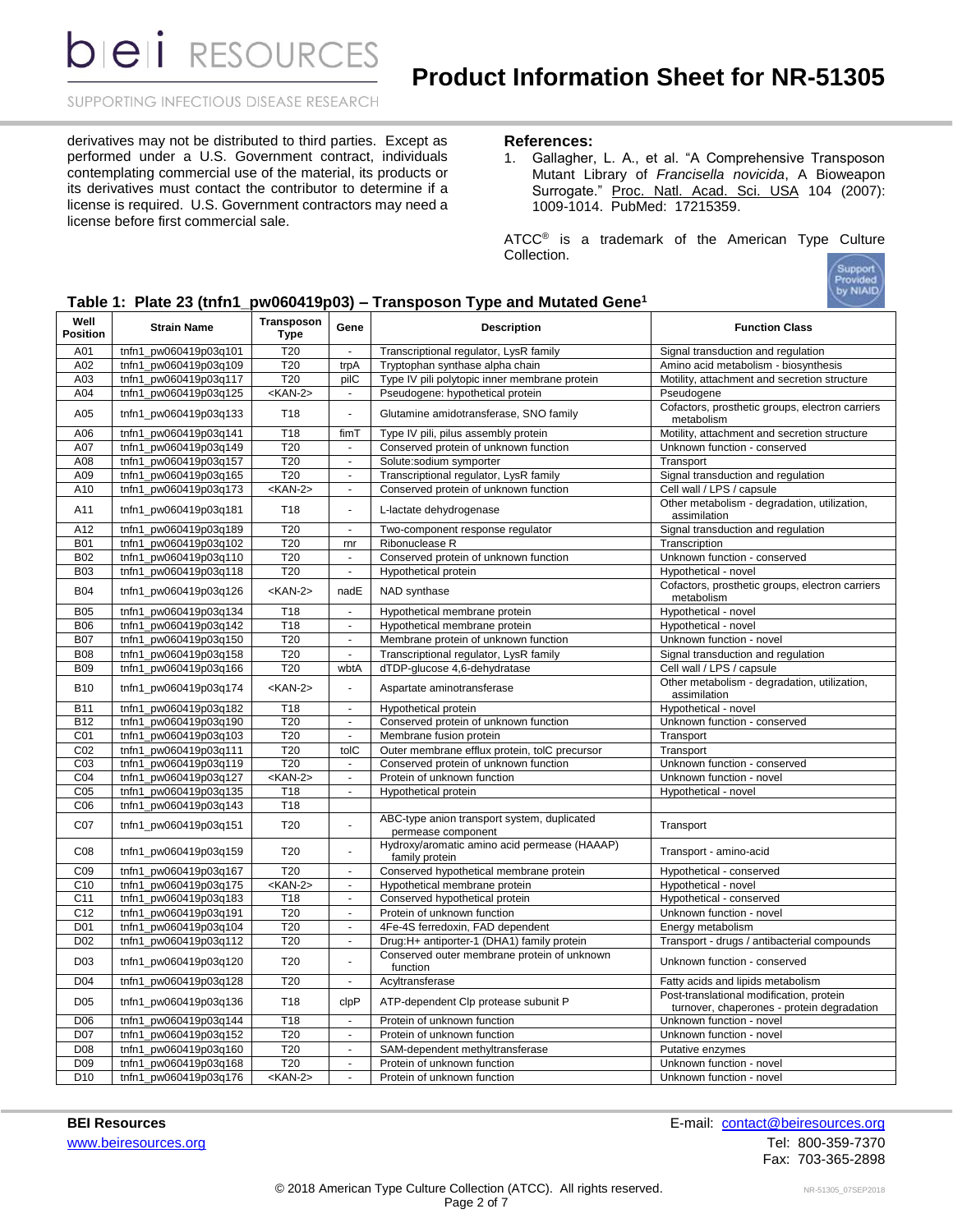## **Product Information Sheet for NR-51305**

SUPPORTING INFECTIOUS DISEASE RESEARCH

| Well<br><b>Position</b> | <b>Strain Name</b>    | Transposon<br><b>Type</b> | Gene                        | <b>Description</b>                                                          | <b>Function Class</b>                                                                  |
|-------------------------|-----------------------|---------------------------|-----------------------------|-----------------------------------------------------------------------------|----------------------------------------------------------------------------------------|
| D11                     | tnfn1_pw060419p03q184 | T <sub>18</sub>           | $\blacksquare$              | Conserved protein of unknown function                                       | Unknown function - conserved                                                           |
| D12                     | tnfn1_pw060419p03q192 | T <sub>18</sub>           | treA                        | Trehalase                                                                   | Carbohydrate metabolism - degradation,<br>utilization, assimilation                    |
| E01                     | tnfn1 pw060419p03q105 | T20                       | ٠                           | Hypothetical membrane protein                                               | Hypothetical - novel                                                                   |
| E02                     | tnfn1 pw060419p03q113 | T20                       | sucC                        | Succinyl-CoA synthetase, beta chain                                         | Energy metabolism                                                                      |
| E03                     | tnfn1_pw060419p03q121 | T20                       | $\blacksquare$              | Fatty acid hydroxylase                                                      | Fatty acids and lipids metabolism                                                      |
| E04                     | tnfn1_pw060419p03q129 | $<$ KAN-2>                | $\blacksquare$              | ROK family protein                                                          | Putative enzymes                                                                       |
| E05                     | tnfn1_pw060419p03q137 | T <sub>18</sub>           | ä,                          | Amino acid-polyamine-organocation (APC)<br>superfamily protein              | Transport - amino-acid                                                                 |
| E06                     | tnfn1 pw060419p03q145 | T <sub>18</sub>           | ä,                          | Amino acid-polyamine-organocation (APC)<br>superfamily protein              | Transport - amino-acid                                                                 |
| E07                     | tnfn1 pw060419p03q153 | T18                       | $\blacksquare$              | Conserved protein of unknown function                                       | Unknown function - conserved                                                           |
| E08                     | tnfn1 pw060419p03q161 | T20                       | ä,                          | traT-like protein                                                           | Mobile and extrachromosomal element<br>functions - phage or plasmid related proteins   |
| E09                     | tnfn1_pw060419p03q169 | T20                       | nfnB                        | Dihydropteridine reductase                                                  | Energy metabolism                                                                      |
| E10                     | tnfn1_pw060419p03q177 | <kan-2></kan-2>           | $\sim$                      | Protein of unknown function                                                 | Unknown function - novel                                                               |
| E11                     | tnfn1_pw060419p03q185 | T18                       | $\sim$                      | YjeF-related protein of unknown function                                    | Unknown function - conserved                                                           |
| E12                     | tnfn1_pw060419p03q193 | T20                       | $\blacksquare$              | Regulatory protein, AlpA family                                             | Signal transduction and regulation                                                     |
| F01                     | tnfn1_pw060419p03q106 | T20                       | $\omega$                    | Conserved protein of unknown function                                       | Unknown function - conserved                                                           |
| F02                     | tnfn1_pw060419p03q114 | T <sub>20</sub>           | $\blacksquare$              | Hypothetical protein                                                        | Hypothetical - novel                                                                   |
| F03                     | tnfn1_pw060419p03q122 | T <sub>20</sub>           | $\sim$                      | Transporter-associated protein, HlyC/CorC family                            | Transport                                                                              |
| F04                     | tnfn1_pw060419p03q130 | $<$ KAN-2>                | $\blacksquare$              | Protein of unknown function                                                 | Unknown function - novel                                                               |
| F05                     | tnfn1_pw060419p03q138 | T <sub>18</sub>           | $\blacksquare$              | Conserved hypothetical protein                                              | Hypothetical - conserved                                                               |
| F06                     | tnfn1_pw060419p03q146 | T18                       | $\mathbf{u}$                | Conserved protein of unknown function                                       | Unknown function - conserved                                                           |
| F07                     | tnfn1_pw060419p03q154 | T20                       | $\mathbf{r}$                | Hypothetical protein                                                        | Hypothetical - novel                                                                   |
| F08                     | tnfn1_pw060419p03q162 | T20                       | $\mathbf{u}$                | Na+/H+ antiporter                                                           | Transport                                                                              |
| F09                     | tnfn1_pw060419p03q170 | T20                       | $\omega$                    | Hypothetical membrane protein                                               | Hypothetical - novel                                                                   |
| F10                     | tnfn1_pw060419p03q178 | T <sub>18</sub>           | $\blacksquare$              | Protein of unknown function                                                 | Unknown function - novel                                                               |
| F11                     | tnfn1_pw060419p03q186 | T18                       | $\blacksquare$              | Hypothetical protein                                                        | Hypothetical - novel                                                                   |
| F12                     | tnfn1_pw060419p03q194 | T20                       | $\blacksquare$              | Apolipoprotein N-acyltransferase                                            | Cell wall / LPS / capsule                                                              |
| G01                     | tnfn1_pw060419p03q107 | T20                       | $\omega$                    | Protein of unknown function                                                 | Unknown function - novel                                                               |
| G02                     | tnfn1_pw060419p03q115 | T20                       | $\mathbf{u}$                | Hypothetical protein                                                        | Hypothetical - novel                                                                   |
| G03                     | tnfn1_pw060419p03q123 | T <sub>20</sub>           | $\mathbf{r}$                | Conserved hypothetical protein                                              | Hypothetical - conserved                                                               |
| G04                     | tnfn1_pw060419p03q131 | $<$ KAN-2>                |                             |                                                                             |                                                                                        |
| G05                     | tnfn1_pw060419p03q139 | T <sub>18</sub>           | $\blacksquare$              | Conserved hypothetical protein                                              | Hypothetical - conserved                                                               |
| G06                     | tnfn1_pw060419p03q147 | T18                       | ÷.                          | N6-adenine-specific methylase                                               | DNA replication, recombination, modification<br>and repair                             |
| G07                     | tnfn1_pw060419p03q155 | T20                       | $\mathbf{r}$                | Ferredoxin                                                                  | Energy metabolism                                                                      |
| G08                     | tnfn1_pw060419p03q163 | T20                       | $\blacksquare$              | traT-like protein                                                           | Mobile and extrachromosomal element<br>functions - phage or plasmid related proteins   |
| G09                     | tnfn1_pw060419p03q171 | T20                       | $\omega$                    | Hypothetical protein                                                        | Hypothetical - novel                                                                   |
| G10                     | tnfn1_pw060419p03q179 | T18                       | fumC                        | Fumarate hydratase, class II                                                | Energy metabolism                                                                      |
| G11                     | tnfn1 pw060419p03q187 | T18                       | $\sim$                      | Conserved hypothetical protein                                              | Hypothetical - conserved                                                               |
| G12                     | tnfn1 pw060419p03q195 | T20                       | $\blacksquare$              | Sodium bile acid symporter family protein                                   | Transport                                                                              |
| H <sub>01</sub>         | tnfn1 pw060419p03q108 | T20                       | $\blacksquare$              | Hypothetical protein                                                        | Hypothetical - novel                                                                   |
| H <sub>02</sub>         | tnfn1 pw060419p03q116 | T20                       | sucD                        | Succinyl-CoA synthetase, alpha subunit                                      | Energy metabolism                                                                      |
| H <sub>03</sub>         | tnfn1 pw060419p03q124 | <kan-2></kan-2>           | $\blacksquare$              | Conserved protein of unknown function                                       | Unknown function - conserved                                                           |
| H <sub>04</sub>         | tnfn1_pw060419p03q132 | T18                       | $\mathbf{r}$                | Conserved hypothetical protein                                              | Hypothetical - conserved                                                               |
| HU5                     | tnfn1_pw060419p03q140 | 118                       | $\overline{\phantom{a}}$    | Conserved protein of unknown function                                       | Unknown function - conserved                                                           |
| H <sub>06</sub>         | tnfn1_pw060419p03q148 | T18                       | $\mathcal{L}_{\mathcal{A}}$ | Heavy metal cation transport ATPase                                         | Transport                                                                              |
| H <sub>0</sub> 7        | tnfn1_pw060419p03q156 | T <sub>20</sub>           | thrA                        | Aspartate kinase l/homoserine dehydrogenase I                               | Amino acid metabolism - biosynthesis                                                   |
| H <sub>08</sub>         | tnfn1_pw060419p03q164 | T20                       | pepO                        | M13 family metallopeptidase                                                 | Post-translational modification, protein<br>turnover, chaperones - protein degradation |
| H <sub>09</sub>         | tnfn1_pw060419p03q172 | T <sub>18</sub>           | mutS                        | MutS, subunit of MutHLS complex, methyl-directed<br>mismatch repair protein | DNA replication, recombination, modification<br>and repair - restriction/modification  |
| H <sub>10</sub>         | tnfn1_pw060419p03q180 | T <sub>18</sub>           | ٠                           | Peptidase, U61 family                                                       | Post-translational modification, protein<br>turnover, chaperones - protein degradation |
| H11                     | tnfn1_pw060419p03q188 | T18                       | ÷,                          | Hypothetical membrane protein                                               | Hypothetical - novel                                                                   |
| H12                     | tnfn1_pw060419p03q196 | T20                       | ä,                          | Monovalent cation: proton antiporter-1                                      | Transport                                                                              |

<sup>1</sup>All information in this table was provided by the depositor at the time of deposition.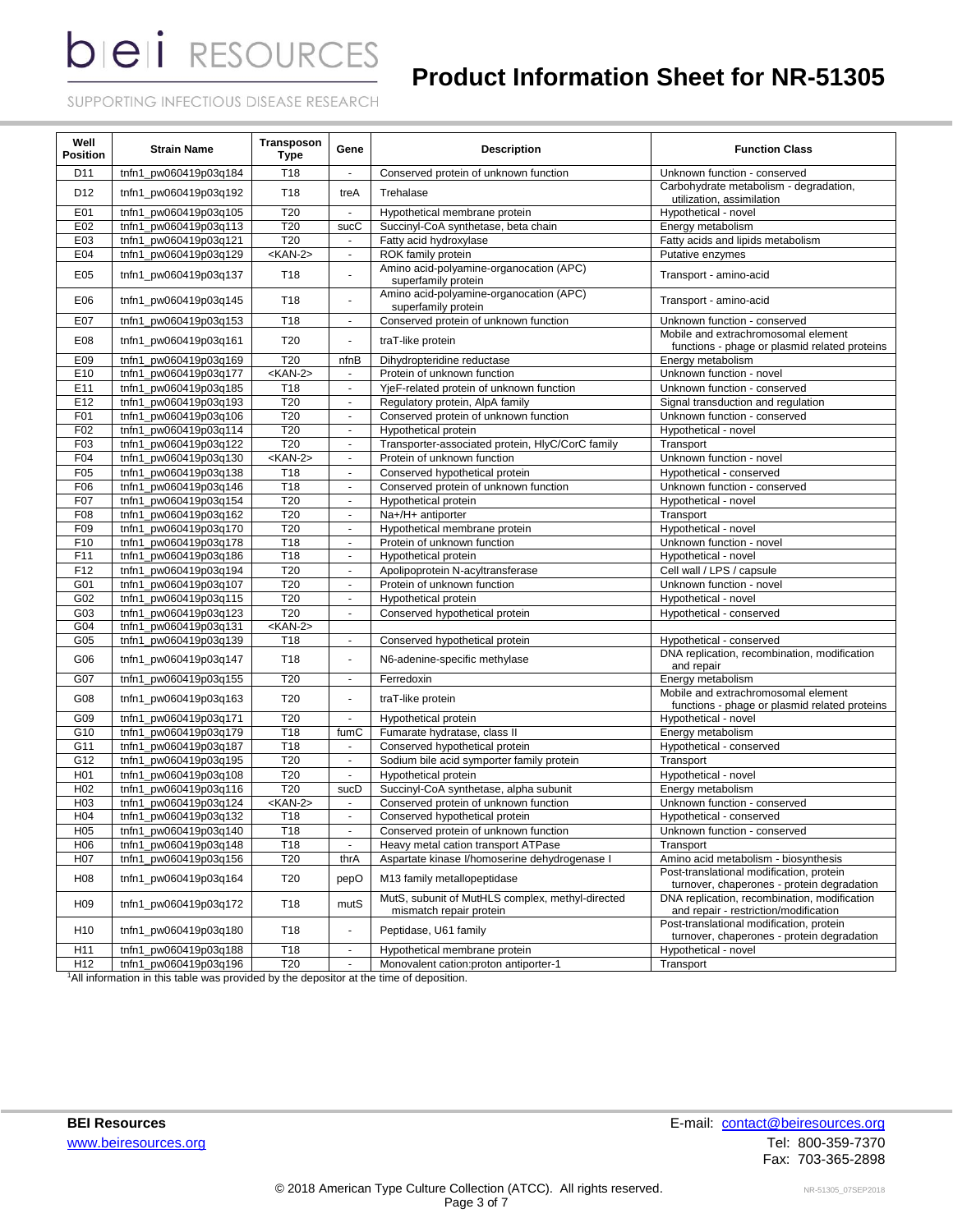# **Product Information Sheet for NR-51305**

SUPPORTING INFECTIOUS DISEASE RESEARCH

### **Table 2: Plate 23 (tnfn1\_pw060419p03) – Sequencing and Insert Location<sup>1</sup>**

| Well<br>Position                   | <b>Strain Name</b>                             | Sequencing<br>Confirmation <sup>2</sup> | <b>Effective</b><br>Genome<br>Position of<br>Insertion <sup>3</sup> | Locus Tag            | <b>ORF Left</b><br>End | <b>ORF Right</b><br>End | <b>Direction</b><br>of ORF <sup>4</sup> | Length of<br><b>ORF</b><br>(codons) | <b>Effective Position</b><br>of Insertion in<br>ORF <sup>5</sup> |
|------------------------------------|------------------------------------------------|-----------------------------------------|---------------------------------------------------------------------|----------------------|------------------------|-------------------------|-----------------------------------------|-------------------------------------|------------------------------------------------------------------|
| A01                                | tnfn1 pw060419p03q101                          | С                                       | 112021                                                              | FTN_0101             | 111569                 | 112462                  | R                                       | 298                                 | 442(894)                                                         |
| A02                                | tnfn1_pw060419p03q109                          | C                                       | 1868534                                                             | FTN 1740             | 1868014                | 1868817                 | F                                       | 268                                 | 521(804)                                                         |
| A03                                | tnfn1_pw060419p03q117                          | С                                       | 1181028                                                             | FTN_1116             | 1180496                | 1181722                 | F                                       | 409                                 | 533(1227)                                                        |
| A04                                | tnfn1<br>pw060419p03q125                       | U                                       | 852049                                                              | FTN 0794             | 851999                 | 852079                  | ${\sf R}$                               | 27                                  | 31(81)                                                           |
| A05                                | tnfn1<br>pw060419p03q133                       | C                                       | 635239                                                              | FTN_0602             | 634911                 | 635447                  | F                                       | 179                                 | 329(537)                                                         |
| A06                                | tnfn1<br>pw060419p03q141_                      | C                                       | 704668                                                              | FTN_0664             | 704429                 | 705010                  | F                                       | 194                                 | 240(582)                                                         |
| A07                                | pw060419p03q149<br>tnfn1                       | С                                       | 1777273                                                             | FTN 1662             | 1777161                | 1777610                 | ${\sf R}$                               | 150                                 | 338(450)                                                         |
| A08                                | tnfn1<br>pw060419p03q157                       | C                                       | 1364551                                                             | FTN_1292             | 1363308                | 1364576                 | $\mathsf{R}$                            | 423                                 | 26(1269)                                                         |
| A09                                | pw060419p03q165<br>tnfn1                       | С                                       | 1368866                                                             | FTN 1300             | 1368610                | 1369497                 | $\mathsf{R}$                            | 296                                 | 632(888)                                                         |
| A10                                | tnfn1_pw060419p03q173                          | C                                       | 1539268                                                             | FTN 1449             | 1538872                | 1539477                 | $\mathsf{R}$                            | 202                                 | 210(606)                                                         |
| A11                                | tnfn1<br>pw060419p03q181                       | C                                       | 239109                                                              | FTN 0217             | 238429                 | 239583                  | $\mathsf R$                             | 385                                 | 475(1155)                                                        |
| A12                                | pw060419p03q189<br>tnfn1                       | C                                       | 1541444                                                             | FTN_1452             | 1540850                | 1541536                 | F                                       | 229                                 | 595(687)                                                         |
| <b>B01</b>                         | pw060419p03q102<br>tnfn1                       | С                                       | 1550360                                                             | FTN_1461             | 1548609                | 1550903                 | R                                       | 765                                 | 544(2295)                                                        |
| <b>B02</b>                         | pw060419p03q110<br>tnfn1                       | C                                       | 895456                                                              | FTN_0839             | 895194                 | 896291                  | F                                       | 366                                 | 263(1098)                                                        |
| <b>B03</b>                         | tnfn1<br>pw060419p03q118                       | C                                       | 380879                                                              | FTN_0379             | 380755                 | 381126                  | F                                       | 124                                 | 125(372)                                                         |
| <b>B04</b>                         | pw060419p03q126<br>tnfn1                       | U                                       | 1351393                                                             | FTN_1278             | 1351324                | 1352070                 | F                                       | 249                                 | 70(747)                                                          |
| <b>B05</b>                         | pw060419p03q134<br>tnfn1                       | C                                       | 1148547                                                             | FTN 1086             | 1148532                | 1149134                 | F                                       | 201                                 | 16(603)                                                          |
| <b>B06</b>                         | pw060419p03q142<br>tnfn1                       | С                                       | 499605                                                              | FTN_0494             | 499405                 | 500001                  | R                                       | 199                                 | 397(597)                                                         |
| <b>B07</b>                         | tnfn1<br>pw060419p03q150                       | C                                       | 1326819                                                             | FTN 1257             | 1326405                | 1327673                 | F                                       | 423                                 | 415(1269)                                                        |
| <b>B08</b>                         | tnfn1_pw060419p03q158                          | C                                       | 31930                                                               | FTN_0031             | 31335                  | 32201                   | F                                       | 289                                 | 596(867)                                                         |
| <b>B09</b>                         | tnfn1_pw060419p03q166                          | C                                       | 1511577                                                             | FTN 1431             | 1511000                | 1512733                 | ${\sf R}$                               | 578                                 | 1157(1734)                                                       |
| <b>B10</b>                         | pw060419p03q174<br>tnfn1                       | C                                       | 1212538                                                             | FTN_1146             | 1211574                | 1212764                 | ${\sf R}$                               | 397                                 | 227(1191)                                                        |
| <b>B11</b>                         | pw060419p03q182<br>tnfn1                       | C                                       | 1064968                                                             | FTN_1005             | 1064800                | 1065075                 | F                                       | 92                                  | 169(276)                                                         |
| <b>B12</b>                         | tnfn1<br>pw060419p03q190                       | C<br>C                                  | 910227                                                              | FTN_0854             | 909700                 | 910479                  | F<br>F                                  | 260                                 | 528(780)                                                         |
| CO <sub>1</sub>                    | tnfn1_pw060419p03q103                          |                                         | 1712729                                                             | FTN_1609             | 1712416                | 1713786                 |                                         | 457<br>509                          | 314(1371)                                                        |
| CO <sub>2</sub>                    | tnfn1<br>pw060419p03q111                       | C                                       | 1824858                                                             | FTN_1703             | 1824128                | 1825654                 | $\mathsf R$<br>F                        |                                     | 797(1527)                                                        |
| CO <sub>3</sub><br>C <sub>04</sub> | pw060419p03q119<br>tnfn1<br>tnfn1              | C<br>С                                  | 846867                                                              | FTN_0788<br>FTN 0292 | 846344<br>298865       | 847171<br>299065        | F                                       | 276<br>67                           | 524(828)                                                         |
| CO <sub>5</sub>                    | pw060419p03q127<br>pw060419p03q135<br>tnfn1    | C                                       | 299036<br>58829                                                     | FTN 0049             | 58770                  | 59591                   | $\overline{F}$                          | 274                                 | 172(201)<br>60(822)                                              |
| C <sub>06</sub>                    | tnfn1<br>pw060419p03q143                       | C                                       | 285121                                                              | intergenic           |                        |                         |                                         |                                     |                                                                  |
| C07                                | pw060419p03q151<br>tnfn1                       | C                                       | 152366                                                              | FTN_0140             | 151997                 | 153793                  | F                                       | 599                                 | 370(1797)                                                        |
| C <sub>08</sub>                    | pw060419p03q159<br>tnfn1                       | C                                       | 1617532                                                             | FTN_1520             | 1617143                | 1618336                 | R                                       | 398                                 | 805(1194)                                                        |
| CO <sub>9</sub>                    | pw060419p03q167<br>tnfn1                       | U                                       | 107666                                                              | FTN_0096             | 107210                 | 107899                  | F                                       | 230                                 | 457(690)                                                         |
| C10                                | pw060419p03q175<br>tnfn1                       | С                                       | 238231                                                              | FTN_0216             | 238094                 | 238426                  | F                                       | 111                                 | 138(333)                                                         |
| C <sub>11</sub>                    | tnfn1_pw060419p03q183                          | C                                       | 1484730                                                             | FTN_1407             | 1484689                | 1485012                 | R                                       | 108                                 | 283(324)                                                         |
| C <sub>12</sub>                    | tnfn1_pw060419p03q191                          | C                                       | 446349                                                              | FTN 0445             | 445344                 | 446786                  | F                                       | 481                                 | 1006(1443)                                                       |
| D <sub>01</sub>                    | pw060419p03q104<br>tnfn1                       | С                                       | 689592                                                              | FTN 0649             | 687803                 | 690832                  | F                                       | 1010                                | 1790(3030)                                                       |
| D <sub>02</sub>                    | pw060419p03q112<br>tnfn1                       | C                                       | 1828633                                                             | FTN_1706             | 1827979                | 1829157                 | R                                       | 393                                 | 525(1179)                                                        |
| D <sub>03</sub>                    | pw060419p03q120<br>tnfn1                       | C                                       | 130690                                                              | FTN_0119             | 130544                 | 131080                  | F                                       | 179                                 | 147(537)                                                         |
| D <sub>04</sub>                    | pw060419p03q128<br>tnfn1                       | U                                       | 1879379                                                             | FTN 1750             | 1879341                | 1880078                 | F                                       | 246                                 | 39(738)                                                          |
| D <sub>05</sub>                    | tnfn1_pw060419p03q136                          | U                                       | 1117652                                                             | FTN_1057             | 1117172                | 1117774                 | ${\sf R}$                               | 201                                 | 123(603)                                                         |
| D <sub>06</sub>                    | tnfn1 pw060419p03q144                          | C                                       | 1600255                                                             | FTN_1505             | 1599542                | 1601503                 | $\mathsf R$                             | 654                                 | 1249(1962)                                                       |
| <b>D07</b>                         | tnfn1_pw060419p03q152                          | С                                       | 995008                                                              | FTN_0934             | 994829                 | 995320                  | F                                       | 164                                 | 180(492)                                                         |
| D <sub>08</sub>                    | tnfn1_pw060419p03q160                          | C                                       | 90838                                                               | FTN 0080             | 90741                  | 91610                   | F                                       | 290                                 | 98(870)                                                          |
| D <sub>09</sub>                    | tnfn1 pw060419p03q168                          | C                                       | 81596                                                               | FTN 0067             | 81421                  | 82032                   | $\mathsf R$                             | 204                                 | 437(612)                                                         |
| D <sub>10</sub>                    | tnfn1_pw060419p03q176                          | C                                       | 144661                                                              | FTN_0131             | 143590                 | 144894                  | R                                       | 435                                 | 234(1305)                                                        |
| D11                                | tnfn1 pw060419p03q184                          | U                                       | 289206                                                              | FTN_0282             | 288913                 | 289806                  | $\overline{F}$                          | 298                                 | 294(894)                                                         |
| D12                                | tnfn1 pw060419p03q192                          | $\mathsf C$                             | 1407004                                                             | FTN_1328             | 1406119                | 1407570                 | F                                       | 484                                 | 886(1452)                                                        |
| E01                                | tnfn1 pw060419p03q105                          | $\mathsf C$                             | 623295                                                              | FTN_0592             | 623054                 | 623476                  | R                                       | 141                                 | 182(423)                                                         |
| E02                                | tnfn1_pw060419p03q113                          | $\mathsf C$                             | 625472                                                              | FTN_0594             | 624495                 | 625655                  | ${\sf R}$                               | 387                                 | 184(1161)                                                        |
| E03                                | tnfn1_pw060419p03q121                          | С                                       | 854056                                                              | FTN_0797             | 853524                 | 854069                  | F                                       | 182                                 | 533(546)                                                         |
| E04                                | tnfn1 pw060419p03q129                          | C                                       | 648434                                                              | FTN_0617             | 648331                 | 649293                  | F                                       | 321                                 | 104(963)                                                         |
| E05                                | tnfn1_pw060419p03q137                          | С                                       | 247640                                                              | FTN_0223             | 246583                 | 248118                  | F                                       | 512                                 | 1058(1536)                                                       |
| E06                                | tnfn1_pw060419p03q145                          | C                                       | 247640                                                              | FTN_0223             | 246583                 | 248118                  | F                                       | 512                                 | 1058(1536)                                                       |
| E07                                | tnfn1 pw060419p03q153                          | C                                       | 1217566                                                             | FTN_1151             | 1216361                | 1218106                 | F                                       | 582                                 | 1206(1746)                                                       |
| E08                                | tnfn1_pw060419p03q161                          | $\overline{c}$                          | 325183                                                              | FTN_0315             | 324848                 | 325591                  | R                                       | 248                                 | 409(744)                                                         |
| E09                                | tnfn1_pw060419p03q169                          | $\mathsf C$                             | 241015                                                              | FTN_0218             | 240476                 | 241126                  | R                                       | 217                                 | 112(651)                                                         |
| E10                                | tnfn1_pw060419p03q177                          | C                                       | 144661<br>745592                                                    | FTN 0131<br>FTN 0702 | 143590                 | 144894<br>746765        | R<br>F                                  | 435                                 | 234(1305)                                                        |
| E11<br>E12                         | tnfn1_pw060419p03q185                          | $\overline{C}$                          |                                                                     |                      | 745266                 |                         |                                         | 500                                 | 327(1500)                                                        |
| F <sub>01</sub>                    | tnfn1_pw060419p03q193<br>tnfn1_pw060419p03q106 | $\mathsf C$<br>С                        | 374634<br>61104                                                     | FTN_0372<br>FTN_0051 | 374491<br>61102        | 374706<br>61707         | F<br>F                                  | $72\,$<br>202                       | 144(216)<br>3(606)                                               |
| F02                                | tnfn1_pw060419p03q114                          | С                                       | 1386060                                                             | FTN_1313             | 1384921                | 1386648                 | F                                       | 576                                 | 1140(1728)                                                       |
|                                    |                                                |                                         |                                                                     |                      |                        |                         |                                         |                                     |                                                                  |

[www.beiresources.org](http://www.beiresources.org/)Tel: 800-359-7370

**BEI Resources** E-mail: **contact@beiresources.org** 

Fax: 703-365-2898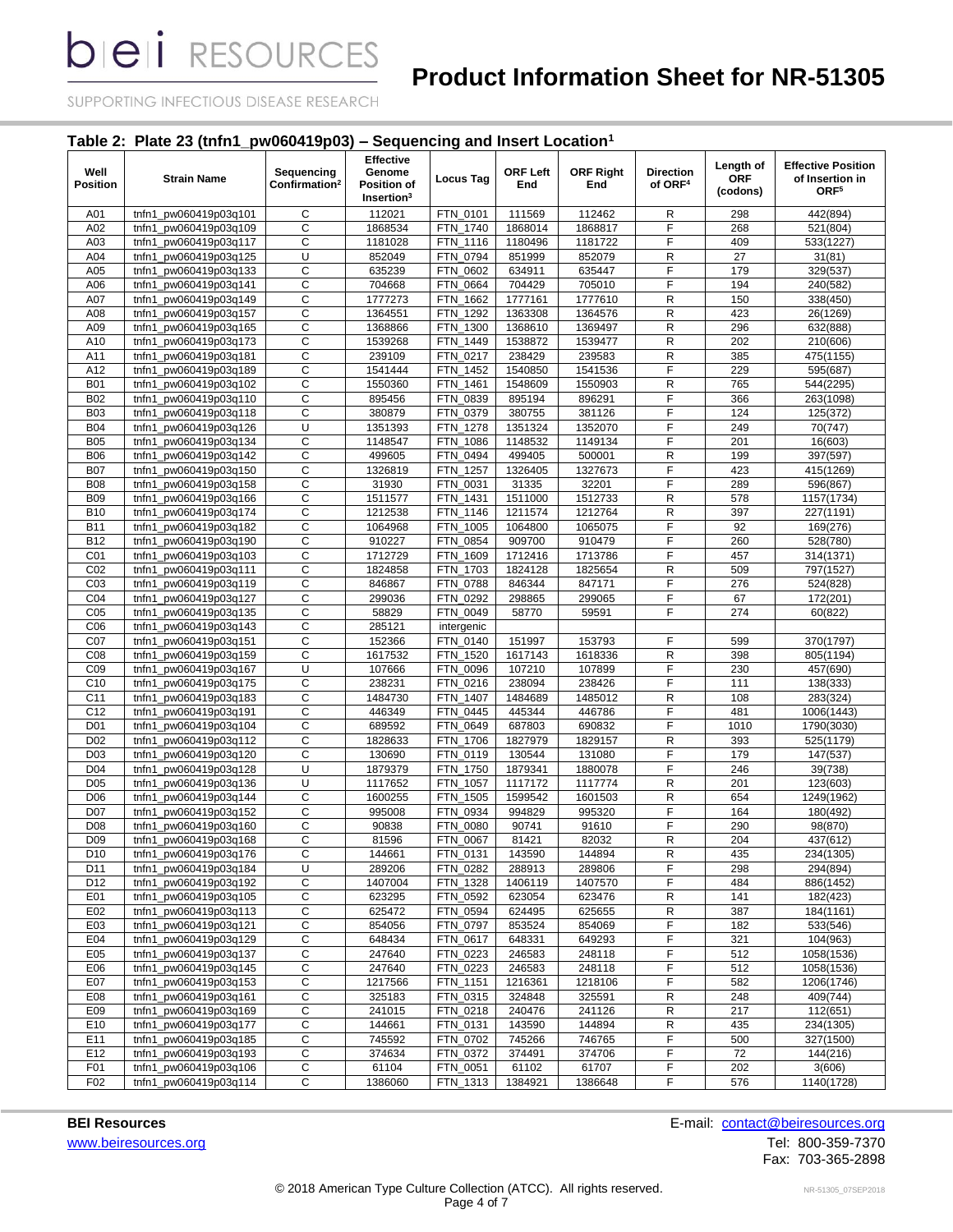## **Product Information Sheet for NR-51305**

SUPPORTING INFECTIOUS DISEASE RESEARCH

| Well<br><b>Position</b>   | <b>Strain Name</b>                             | Sequencing<br>Confirmation <sup>2</sup>                  | <b>Effective</b><br>Genome<br>Position of<br>Insertion <sup>3</sup> | <b>Locus Tag</b>   | <b>ORF Left</b><br>End | <b>ORF Right</b><br>End | <b>Direction</b><br>of ORF <sup>4</sup> | Length of<br><b>ORF</b><br>(codons) | <b>Effective Position</b><br>of Insertion in<br>ORF <sup>5</sup> |
|---------------------------|------------------------------------------------|----------------------------------------------------------|---------------------------------------------------------------------|--------------------|------------------------|-------------------------|-----------------------------------------|-------------------------------------|------------------------------------------------------------------|
| F <sub>03</sub>           | pw060419p03q122<br>tnfn1                       | C                                                        | 311141                                                              | FTN 0301           | 310260                 | 311564                  | F                                       | 435                                 | 882(1305)                                                        |
| F04                       | pw060419p03q130<br>tnfn1                       | C                                                        | 428079                                                              | FTN 0430           | 427666                 | 428130                  | F                                       | 155                                 | 414(465)                                                         |
| F <sub>05</sub>           | tnfn1 pw060419p03q138                          | C                                                        | 87340                                                               | FTN 0074           | 87173                  | 87418                   | R                                       | 82                                  | 79(246)                                                          |
| F06                       | tnfn1<br>pw060419p03q146                       | C                                                        | 1086112                                                             | FTN 1029           | 1085576                | 1086232                 | R                                       | 219                                 | 121(657)                                                         |
| F07                       | pw060419p03q154<br>tnfn1                       | $\mathsf{C}$                                             | 944990                                                              | <b>FTN 0887</b>    | 944252                 | 945208                  | R                                       | 319                                 | 219(957)                                                         |
| F08                       | tnfn1<br>pw060419p03q162                       | C                                                        | 126823                                                              | FTN 0115           | 126046                 | 127293                  | F                                       | 416                                 | 778(1248)                                                        |
| F09                       | tnfn1<br>pw060419p03q170                       | $\mathsf{C}$                                             | 780061                                                              | FTN 0727           | 780006                 | 780572                  | E                                       | 189                                 | 56(567)                                                          |
| F <sub>10</sub>           | pw060419p03q178<br>tnfn1                       | $\mathsf{C}$                                             | 1299739                                                             | FTN 1230           | 1299559                | 1300131                 | R                                       | 191                                 | 393(573)                                                         |
| F11                       | pw060419p03q186<br>tnfn1                       | U                                                        | 376862                                                              | FTN 0375           | 376636                 | 377250                  | $\overline{F}$                          | 205                                 | 227(615)                                                         |
| F <sub>12</sub>           | tnfn1 pw060419p03q194                          | C                                                        | 1125999                                                             | FTN 1067           | 1125843                | 1127330                 | F                                       | 496                                 | 157(1488)                                                        |
| G01                       | tnfn1 pw060419p03q107                          | $\mathsf{C}$                                             | 849738                                                              | FTN 0791           | 849690                 | 849944                  | E                                       | 85                                  | 49(255)                                                          |
| G02                       | pw060419p03q115<br>tnfn1                       | $\mathsf{C}$                                             | 1008265                                                             | FTN 0952           | 1008165                | 1008644                 | R                                       | 160                                 | 380(480)                                                         |
| G03                       | pw060419p03q123<br>tnfn1                       | $\overline{c}$                                           | 225907                                                              | FTN 0205           | 225741                 | 226649                  | F                                       | 303                                 | 167(909)                                                         |
| G04                       | tnfn1<br>pw060419p03q131                       | C                                                        | 1050193                                                             | intergenic         |                        |                         |                                         |                                     |                                                                  |
| G05                       | pw060419p03q139<br>tnfn1                       | $\overline{c}$                                           | 222776                                                              | FTN 0201           | 222642                 | 223334                  | R                                       | 231                                 | 559(693)                                                         |
| G06                       | pw060419p03q147<br>tnfn1                       | $\mathbf C$                                              | 693861                                                              | FTN 0655           | 693723                 | 694298                  | R                                       | 192                                 | 438(576)                                                         |
| G07                       | tnfn1 pw060419p03q155                          | C                                                        | 129413                                                              | FTN 0117           | 129107                 | 129457                  | R                                       | 117                                 | 45(351)                                                          |
| G08                       | tnfn1 pw060419p03q163                          | C                                                        | 325183                                                              | FTN 0315           | 324848                 | 325591                  | R                                       | 248                                 | 409(744)                                                         |
| G09                       | pw060419p03q171<br>tnfn1                       | C                                                        | 155822                                                              | FTN 0142           | 155218                 | 156756                  | $\overline{F}$                          | 513                                 | 605(1539)                                                        |
| G10                       | pw060419p03q179<br>tnfn1                       | $\mathsf{C}$                                             | 241891                                                              | FTN 0220           | 241817                 | 243205                  | F                                       | 463                                 | 75(1389)                                                         |
| G11                       | tnfn1<br>pw060419p03q187                       | $\mathsf{C}$                                             | 1187304                                                             | <b>FTN 1123</b>    | 1187288                | 1187590                 | F                                       | 101                                 | 17(303)                                                          |
| G12                       | pw060419p03q195<br>tnfn1                       | C                                                        | 366716                                                              | FTN 0363           | 366625                 | 367551                  | F                                       | 309                                 | 92(927)                                                          |
| H <sub>01</sub>           | pw060419p03q108<br>tnfn1                       | $\overline{c}$                                           | 1164511                                                             | FTN 1102           | 1164373                | 1164600                 | F                                       | 76                                  | 139(228)                                                         |
| H <sub>02</sub>           | tnfn1 pw060419p03q116                          | C                                                        | 624377                                                              | FTN 0593           | 623591                 | 624460                  | R                                       | 290                                 | 84(870)                                                          |
| H <sub>03</sub>           | tnfn1 pw060419p03q124                          | U                                                        | 282566                                                              | FTN 0275           | 282485                 | 283540                  | F                                       | 352                                 | 82(1056)                                                         |
| H <sub>04</sub>           | pw060419p03q132<br>tnfn1                       | C                                                        | 1384456                                                             | <b>FTN</b><br>1312 | 1384422                | 1384913                 | F                                       | 164                                 | 35(492)                                                          |
| H <sub>05</sub>           | pw060419p03q140<br>tnfn1                       | $\mathsf{C}$                                             | 481906                                                              | FTN 0477           | 481348                 | 482232                  | F                                       | 295                                 | 559(885)                                                         |
| H <sub>06</sub>           | pw060419p03q148<br>tnfn1                       | U                                                        | 394696                                                              | FTN_0394           | 392909                 | 395071                  | R                                       | 721                                 | 376(2163)                                                        |
| H07                       | tnfn1<br>pw060419p03q156                       | C                                                        | 546779                                                              | <b>FTN</b><br>0525 | 545312                 | 547729                  | F                                       | 806                                 | 1468(2418)                                                       |
| H <sub>08</sub>           | pw060419p03q164<br>tnfn1                       | $\mathsf{C}$                                             | 1260135                                                             | <b>FTN</b><br>1186 | 1259507                | 1261567                 | R                                       | 687                                 | 1433(2061)                                                       |
| H <sub>09</sub>           | pw060419p03q172<br>tnfn1                       | C                                                        | 1605543                                                             | FTN 1509           | 1604143                | 1606674                 | F                                       | 844                                 | 1401(2532)                                                       |
| H <sub>10</sub>           | tnfn1_pw060419p03q180                          | C                                                        | 1720626                                                             | FTN 1613           | 1720110                | 1721120                 | R                                       | 337                                 | 495(1011)                                                        |
| H11                       | tnfn1<br>pw060419p03q188                       | U                                                        | 740568                                                              | FTN 0696           | 740453                 | 741076                  | R                                       | 208                                 | 509(624)                                                         |
| H <sub>12</sub><br>1.3.64 | tnfn1 pw060419p03q196<br>the late to calculate | $\mathsf{C}$<br>$\overline{a}$<br>strategies to a state. | 1595125<br>$-1$                                                     | <b>FTN</b><br>1501 | 1595030                | 1596325                 | F                                       | 432                                 | 96(1296)                                                         |

<sup>1</sup>All information in this table was provided by the depositor at the time of deposition.

<sup>2</sup>C: Confirmed; U: Unconfirmed

<sup>3</sup>The Effective Genome Position of Insertion indicates the effective insertion position that is most likely to be functionally relevant in light of the 9-bp Tn5 target-site duplication and the direction of transcription of the predicted gene of insertion. E.g., for genes oriented to the right, the value reported indicates the genomic position of the nucleotide immediately adjacent to the left end of the insertion element when accounting for the 9-bp target site duplication.

<sup>4</sup>F, forward relative to genome; R, reverse

<sup>5</sup>Nucleotide of Insertion(Length of ORF in Nucleotides)

#### **Table 3: Plate 23 (tnfn1\_pw060419p03) – Sequence Mapping Quality Metrics<sup>1</sup>**

| Well<br><b>Position</b> | <b>Strain Name</b>    | <b>Junction Info</b> | Position in<br>Sequence<br><b>Read of Last</b><br><b>Vector</b><br>(Nucleotide) | Length of<br>Match to<br>Transposon | Transposon<br><b>Match Score</b> | Average<br><b>Phred Score</b><br>for<br>Transposon<br>Match | Genome<br><b>Position Info</b> | Length of<br><b>Match to</b><br>Genome | Genome<br>Match<br>Score | Average<br><b>Phred Score</b><br>for Genome<br>Match |
|-------------------------|-----------------------|----------------------|---------------------------------------------------------------------------------|-------------------------------------|----------------------------------|-------------------------------------------------------------|--------------------------------|----------------------------------------|--------------------------|------------------------------------------------------|
| A01                     | tnfn1_pw060419p03q101 | EXACT(0)             | 172                                                                             | 137                                 | 95                               | 25                                                          | EXACT(0)                       | 200                                    | 170                      | 45                                                   |
| A02                     | tnfn1 pw060419p03q109 | EXACT(0)             | 158                                                                             | 151                                 | 140                              | 39                                                          | EXACT(0)                       | 143                                    | 141                      | 45                                                   |
| A03                     | tnfn1 pw060419p03q117 | EXACT(0)             | 155                                                                             | 145                                 | 129                              | 41                                                          | EXACT(0)                       | 200                                    | 193                      | 56                                                   |
| A04                     | tnfn1 pw060419p03q125 | EXACT(0)             | 121                                                                             | 119                                 | 109                              | 44                                                          | EXACT(0)                       | 200                                    | 183                      | 67                                                   |
| A05                     | tnfn1 pw060419p03q133 | EXACT(0)             | 122                                                                             | 112                                 | 101                              | 29                                                          | EXACT(0)                       | 200                                    | 176                      | 52                                                   |
| A06                     | tnfn1 pw060419p03q141 | EXACT(0)             | 124                                                                             | 120                                 | 86                               | 24                                                          | EXACT(0)                       | 200                                    | 192                      | 56                                                   |
| A07                     | tnfn1 pw060419p03q149 | EXACT(0)             | 157                                                                             | 153                                 | 142                              | 38                                                          | EXACT(0)                       | 200                                    | 181                      | 54                                                   |
| A08                     | tnfn1 pw060419p03q157 | EXACT(0)             | 157                                                                             | 153                                 | 124                              | 31                                                          | EXACT(0)                       | 200                                    | 185                      | 56                                                   |
| A09                     | tnfn1 pw060419p03q165 | EXACT(0)             | 154                                                                             | 145                                 | 121                              | 41                                                          | EXACT(0)                       | 200                                    | 148                      | 35                                                   |
| A <sub>10</sub>         | tnfn1 pw060419p03q173 | EXACT(0)             | 120                                                                             | 119                                 | 104                              | 45                                                          | EXACT(0)                       | 200                                    | 196                      | 59                                                   |
| A11                     | tnfn1 pw060419p03q181 | EXACT(0)             | 123                                                                             | 120                                 | 101                              | 31                                                          | EXACT(0)                       | 200                                    | 197                      | 56                                                   |
| A <sub>12</sub>         | tnfn1 pw060419p03q189 | EXACT(0)             | 155                                                                             | 139                                 | 128                              | 44                                                          | EXACT(0)                       | 200                                    | 193                      | 36                                                   |
| <b>B01</b>              | tnfn1 pw060419p03q102 | EXACT(0)             | 157                                                                             | 151                                 | 135                              | 40                                                          | EXACT(0)                       | 200                                    | 144                      | 43                                                   |
| <b>B02</b>              | tnfn1 pw060419p03q110 | EXACT(0)             | 159                                                                             | 152                                 | 143                              | 43                                                          | EXACT(0)                       | 200                                    | 195                      | 58                                                   |
| <b>B03</b>              | tnfn1 pw060419p03q118 | EXACT(0)             | 156                                                                             | 152                                 | 120                              | 37                                                          | EXACT(0)                       | 200                                    | 180                      | 54                                                   |
| <b>B04</b>              | tnfn1 pw060419p03q126 | EXACT(0)             | 119                                                                             | 113                                 | 103                              | 39                                                          | EXACT(0)                       | 200                                    | 194                      | 60                                                   |

[www.beiresources.org](http://www.beiresources.org/)Tel: 800-359-7370

**BEI Resources** E-mail: [contact@beiresources.org](mailto:contact@beiresources.org)

Fax: 703-365-2898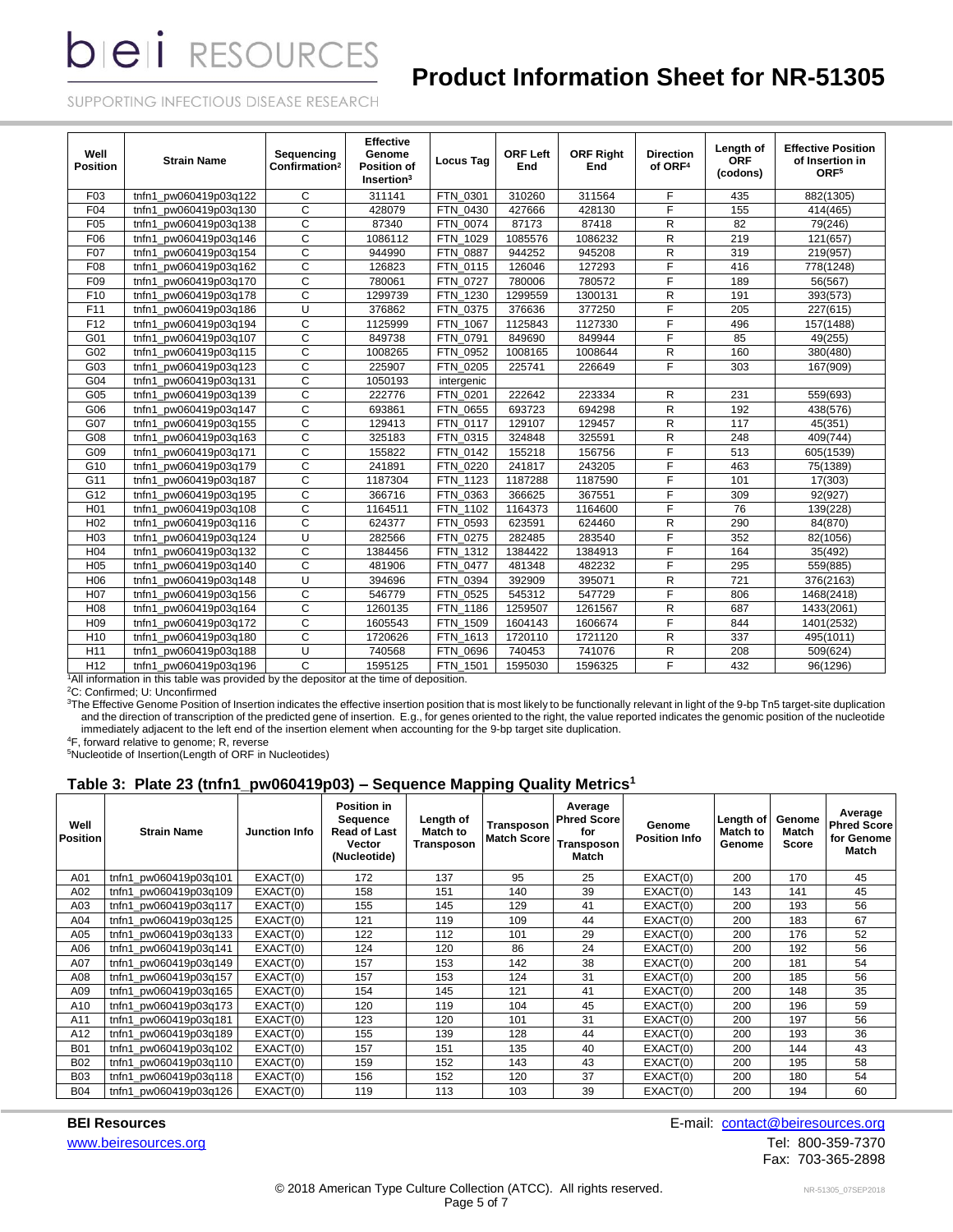# **Product Information Sheet for NR-51305**

SUPPORTING INFECTIOUS DISEASE RESEARCH

| Well<br><b>Position</b> | <b>Strain Name</b>                             | Junction Info                  | <b>Position in</b><br>Sequence<br>Read of Last<br>Vector<br>(Nucleotide) | Length of<br><b>Match to</b><br>Transposon | <b>Transposon</b><br><b>Match Score</b> | Average<br><b>Phred Score</b><br>for<br>Transposon<br>Match | Genome<br><b>Position Info</b> | Length of<br><b>Match to</b><br>Genome | Genome<br>Match<br>Score | Average<br><b>Phred Score</b><br>for Genome<br>Match |
|-------------------------|------------------------------------------------|--------------------------------|--------------------------------------------------------------------------|--------------------------------------------|-----------------------------------------|-------------------------------------------------------------|--------------------------------|----------------------------------------|--------------------------|------------------------------------------------------|
| <b>B05</b>              | pw060419p03q134<br>tnfn1                       | EXACT(0)                       | 123                                                                      | 112                                        | 86                                      | 24                                                          | EXACT(0)                       | 200                                    | 181                      | 51                                                   |
| <b>B06</b>              | tnfn1<br>pw060419p03q142                       | EXACT(0)                       | 121                                                                      | 112                                        | 87                                      | 24                                                          | EXACT(0)                       | 200                                    | 183                      | 57                                                   |
| <b>B07</b>              | pw060419p03q150<br>tnfn1                       | $\overline{\text{EXACT}}(0)$   | 156                                                                      | 145                                        | 118                                     | 32                                                          | EXACT(0)                       | 200                                    | 182                      | 52                                                   |
| <b>B08</b>              | pw060419p03q158<br>tnfn1                       | EXACT(0)                       | 155                                                                      | 144                                        | 129                                     | 40                                                          | EXACT(0)                       | 200                                    | 190                      | 62                                                   |
| <b>B09</b>              | tnfn1 pw060419p03q166                          | EXACT(0)                       | 154                                                                      | 146                                        | 116                                     | 38                                                          | EXACT(0)                       | 200                                    | 193                      | 58                                                   |
| <b>B10</b>              | pw060419p03q174<br>tnfn1                       | EXACT(0)                       | 121                                                                      | 119                                        | 104                                     | 43                                                          | EXACT(0)                       | 200                                    | 197                      | 63                                                   |
| <b>B11</b>              | tnfn1<br>pw060419p03q182                       | EXACT(0)                       | 124                                                                      | 120                                        | 104                                     | 31                                                          | EXACT(0)                       | 200                                    | 184                      | 56                                                   |
| <b>B12</b>              | tnfn1<br>pw060419p03q190                       | EXACT(0)                       | 157                                                                      | 145                                        | 139                                     | 51                                                          | EXACT(0)                       | 200                                    | 190                      | 56                                                   |
| C <sub>01</sub>         | tnfn1<br>pw060419p03q103                       | EXACT(0)                       | 157                                                                      | 153                                        | 137                                     | 39                                                          | EXACT(0)                       | 200                                    | 186                      | 45                                                   |
| CO <sub>2</sub>         | tnfn1<br>pw060419p03q111                       | EXACT(0)                       | 158                                                                      | 153                                        | 135                                     | 36                                                          | EXACT(0)                       | 200                                    | 190                      | 56                                                   |
| CO <sub>3</sub>         | tnfn1<br>pw060419p03q119                       | EXACT(0)                       | 156                                                                      | 145                                        | 127                                     | 38                                                          | EXACT(0)                       | 200                                    | 183                      | 58                                                   |
| CO <sub>4</sub>         | pw060419p03q127<br>tnfn1                       | EXACT(0)                       | 122                                                                      | 120                                        | 90                                      | 29                                                          | EXACT(0)                       | 200                                    | 174                      | 54                                                   |
| C <sub>05</sub>         | tnfn1_pw060419p03q135                          | EXACT(0)                       | 124                                                                      | 116                                        | 102                                     | 32                                                          | EXACT(0)                       | 200                                    | 181                      | 61                                                   |
| CO6                     | pw060419p03q143<br>tnfn1                       | EXACT(0)                       | 125                                                                      | 120                                        | 100                                     | 31                                                          | EXACT(0)                       | 200                                    | 187                      | 53                                                   |
| C07                     | tnfn1_pw060419p03q151                          | EXACT(0)                       | 153                                                                      | 152                                        | 126                                     | 42                                                          | EXACT(0)                       | 200                                    | 153                      | 41                                                   |
| CO8                     | pw060419p03q159<br>tnfn1                       | EXACT(0)                       | 156                                                                      | 139                                        | 133                                     | 45                                                          | EXACT(0)                       | 200                                    | 185                      | 65                                                   |
| CO9                     | pw060419p03q167<br>tnfn1                       | EXACT(0)                       | 155                                                                      | 153                                        | 135                                     | 49                                                          | EXACT(0)                       | 200                                    | 190                      | 63                                                   |
| C <sub>10</sub>         | pw060419p03q175<br>tnfn1                       | EXACT(0)                       | 121                                                                      | 119                                        | 77                                      | 24                                                          | EXACT(0)                       | 200                                    | 187                      | 52                                                   |
| C <sub>11</sub>         | tnfn1<br>pw060419p03q183                       | EXACT(0)                       | 124                                                                      | 119                                        | 70                                      | 18                                                          | EXACT(0)                       | 200                                    | 176                      | 42                                                   |
| C12                     | pw060419p03q191<br>tnfn1                       | EXACT(0)                       | 158                                                                      | 152                                        | 141                                     | 47                                                          | EXACT(0)                       | 200                                    | 173                      | 54                                                   |
| D <sub>01</sub>         | pw060419p03q104<br>tnfn1                       | EXACT(0)                       | 157                                                                      | 153                                        | 130                                     | 36                                                          | EXACT(0)                       | 200                                    | 196                      | 58                                                   |
| D <sub>02</sub>         | pw060419p03q112<br>tnfn1                       | EXACT(0)                       | 156                                                                      | 153                                        | 134                                     | 39                                                          | EXACT(0)                       | 200                                    | 118                      | 35                                                   |
| D <sub>03</sub>         | pw060419p03q120<br>tnfn1                       | EXACT(0)                       | 157                                                                      | 153                                        | 136                                     | 40                                                          | EXACT(0)                       | 200                                    | 192                      | 57                                                   |
| D <sub>04</sub>         | pw060419p03q128<br>tnfn1                       | <b>NONE</b>                    | $\mathbf 0$                                                              | $\pmb{0}$                                  | 0                                       | 24                                                          | ESTIMATE(122)                  | 802                                    | 679                      | 32                                                   |
| D <sub>05</sub>         | pw060419p03g136<br>tnfn1                       | EXACT(0)                       | 121                                                                      | 112                                        | 99                                      | 37                                                          | EXACT(0)                       | 200                                    | 195                      | 58                                                   |
| D <sub>06</sub>         | tnfn1<br>pw060419p03q144                       | EXACT(0)                       | 122                                                                      | 112                                        | 101                                     | 34                                                          | EXACT(0)                       | 200                                    | 190                      | 57                                                   |
| D07                     | tnfn1<br>pw060419p03q152                       | EXACT(0)                       | 154                                                                      | 145                                        | 123                                     | 39                                                          | EXACT(0)                       | 200                                    | 179                      | 47                                                   |
| D <sub>08</sub>         | tnfn1<br>pw060419p03q160                       | EXACT(0)                       | 157                                                                      | 153                                        | 130                                     | 27                                                          | EXACT(0)                       | 200                                    | 189                      | 53                                                   |
| D <sub>09</sub>         | tnfn1<br>pw060419p03q168                       | EXACT(0)                       | 156                                                                      | 145                                        | 131                                     | 35                                                          | EXACT(0)                       | 200                                    | 184                      | 53                                                   |
| D <sub>10</sub>         | tnfn1_pw060419p03q176                          | EXACT(0)                       | 123                                                                      | 118                                        | 70                                      | 22                                                          | EXACT(0)                       | 200                                    | 182                      | 51                                                   |
| D <sub>11</sub>         | pw060419p03q184<br>tnfn1                       | EXACT(0)                       | 124                                                                      | 119                                        | 96                                      | 34                                                          | ESTIMATE(3)                    | 197                                    | 185                      | 52                                                   |
| D <sub>12</sub>         | tnfn1_pw060419p03q192                          | EXACT(0)                       | 123                                                                      | 120                                        | 99                                      | 32                                                          | EXACT(0)                       | 200                                    | 192                      | 52                                                   |
| E01                     | pw060419p03q105<br>tnfn1                       | EXACT(0)                       | 156                                                                      | 142                                        | 122                                     | 38                                                          | EXACT(0)                       | 200                                    | 197                      | 52                                                   |
| E02                     | pw060419p03q113<br>tnfn1                       | EXACT(0)                       | 160                                                                      | 144                                        | 90                                      | 22                                                          | EXACT(0)                       | 200                                    | 195                      | 52                                                   |
| E03                     | pw060419p03q121<br>tnfn1                       | EXACT(0)                       | 156                                                                      | 152                                        | 139                                     | 48                                                          | EXACT(0)                       | 200                                    | 176                      | 55                                                   |
| E04                     | pw060419p03q129<br>tnfn1                       | $\overline{\mathsf{EXACT}}(0)$ | 124                                                                      | 120                                        | 103                                     | 27                                                          | EXACT(0)                       | 200                                    | 187                      | 53                                                   |
| E05                     | pw060419p03q137<br>tnfn1                       | EXACT(0)                       | 124                                                                      | 120                                        | 101                                     | 35                                                          | EXACT(0)                       | 200                                    | 186                      | 56                                                   |
| E06                     | pw060419p03q145<br>tnfn1                       | EXACT(0)                       | 125                                                                      | 120                                        | 112                                     | 32                                                          | EXACT(0)                       | 200                                    | 186                      | 58                                                   |
| E07                     | tnfn1<br>pw060419p03q153                       | EXACT(0)                       | 123                                                                      | 73                                         | 66                                      | $\overline{24}$                                             | EXACT(0)                       | 200                                    | 181                      | 50                                                   |
| E08                     | tnfn1<br>pw060419p03q161                       | EXACT(0)                       | 156                                                                      | 142                                        | 111                                     | 30                                                          | EXACT(0)                       | 200                                    | 131                      | 31                                                   |
| E09                     | pw060419p03g169<br>tnfn1                       | EXACT(0)                       | 157                                                                      | 145                                        | 142                                     | 43                                                          | EXACT(0)                       | 200                                    | 174                      | 50                                                   |
| E10                     | pw060419p03q177<br>tnfn1                       | EXACT(0)                       | 121                                                                      | 119                                        | 109                                     | 36                                                          | EXACT(0)                       | 200                                    | 182                      | 59                                                   |
| E11                     | tnfn1 pw060419p03q185                          | EXACT(0)                       | 125                                                                      | 118                                        | 107                                     | 35                                                          | EXACT(0)                       | 200                                    | 189                      | 61                                                   |
| E12                     | tnfn1_pw060419p03q193                          | EXACT(0)                       | 157                                                                      | 145                                        | 111                                     | 25                                                          | EXACT(0)                       | 200                                    | 192                      | 54                                                   |
| F01                     | tnfn1_pw060419p03q106<br>pw060419p03q114       | EXACT(0)                       | 154                                                                      | 145                                        | 129                                     | 38                                                          | EXACT(0)<br>EXACT(0)           | 200                                    | 167                      | 45                                                   |
| F02                     | tnfn1                                          | EXACT(0)                       | 156                                                                      | 144                                        | 117                                     | 25                                                          |                                | 200                                    | 175                      | 58                                                   |
| F03<br>F04              | tnfn1_pw060419p03q122<br>pw060419p03q130       | EXACT(0)                       | 158                                                                      | 145                                        | 123                                     | 30                                                          | EXACT(0)                       | 200                                    | 186                      | 57                                                   |
|                         | tnfn1                                          | EXACT(0)                       | 126<br>125                                                               | 118                                        | 78<br>67                                | 22<br>23                                                    | EXACT(0)<br>EXACT(0)           | 200<br>200                             | 181                      | 48<br>50                                             |
| F05<br>F06              | tnfn1_pw060419p03q138<br>tnfn1_pw060419p03q146 | EXACT(0)<br>EXACT(0)           | 123                                                                      | 120                                        | 105                                     | 32                                                          | EXACT(0)                       | 200                                    | 192<br>186               | 65                                                   |
| F07                     | tnfn1_pw060419p03q154                          | ADJUSTED(2)                    | 160                                                                      | 116<br>142                                 | 98                                      | 23                                                          | ESTIMATE(0)                    | 200                                    | 183                      | 59                                                   |
| F08                     | tnfn1 pw060419p03q162                          | EXACT(0)                       | 155                                                                      | 152                                        | 136                                     | 42                                                          | EXACT(0)                       | 200                                    | 190                      | 54                                                   |
| F09                     | tnfn1_pw060419p03q170                          | EXACT(0)                       | 159                                                                      | 153                                        | 122                                     | 27                                                          | EXACT(0)                       | 200                                    | 181                      | 52                                                   |
| F <sub>10</sub>         | tnfn1 pw060419p03q178                          | EXACT(0)                       | 122                                                                      | 113                                        | 94                                      | 32                                                          | EXACT(0)                       | 200                                    | 189                      | 65                                                   |
| F11                     | tnfn1_pw060419p03q186                          | EXACT(0)                       | 122                                                                      | 112                                        | 75                                      | 23                                                          | ESTIMATE(3)                    | 197                                    | 174                      | 49                                                   |
| F12                     | pw060419p03q194<br>tnfn1                       | EXACT(0)                       | 158                                                                      | 151                                        | 140                                     | 50                                                          | EXACT(0)                       | 197                                    | 163                      | 41                                                   |
| G01                     | pw060419p03q107<br>tnfn1                       | EXACT(0)                       | 156                                                                      | 152                                        | 130                                     | 38                                                          | EXACT(0)                       | 200                                    | 181                      | 52                                                   |
| G02                     | pw060419p03q115<br>tnfn1                       | EXACT(0)                       | 156                                                                      | 142                                        | 112                                     | 29                                                          | EXACT(0)                       | 200                                    | 182                      | 56                                                   |
| G03                     | pw060419p03q123<br>tnfn1                       | EXACT(0)                       | 152                                                                      | 153                                        | 116                                     | 40                                                          | EXACT(0)                       | 142                                    | 137                      | 51                                                   |
| G04                     | tnfn1_pw060419p03q131                          | EXACT(0)                       | 120                                                                      | 109                                        | 62                                      | 25                                                          | EXACT(0)                       | 200                                    | 173                      | 61                                                   |
| G05                     | pw060419p03q139<br>tnfn1                       | EXACT(0)                       | 126                                                                      | 121                                        | 97                                      | 25                                                          | EXACT(0)                       | 200                                    | 188                      | 56                                                   |
| G06                     | tnfn1_pw060419p03q147                          | EXACT(0)                       | 121                                                                      | 112                                        | 88                                      | 24                                                          | EXACT(0)                       | 200                                    | 181                      | 60                                                   |

[www.beiresources.org](http://www.beiresources.org/)Tel: 800-359-7370

**BEI Resources** E-mail: **contact@beiresources.org** 

Fax: 703-365-2898